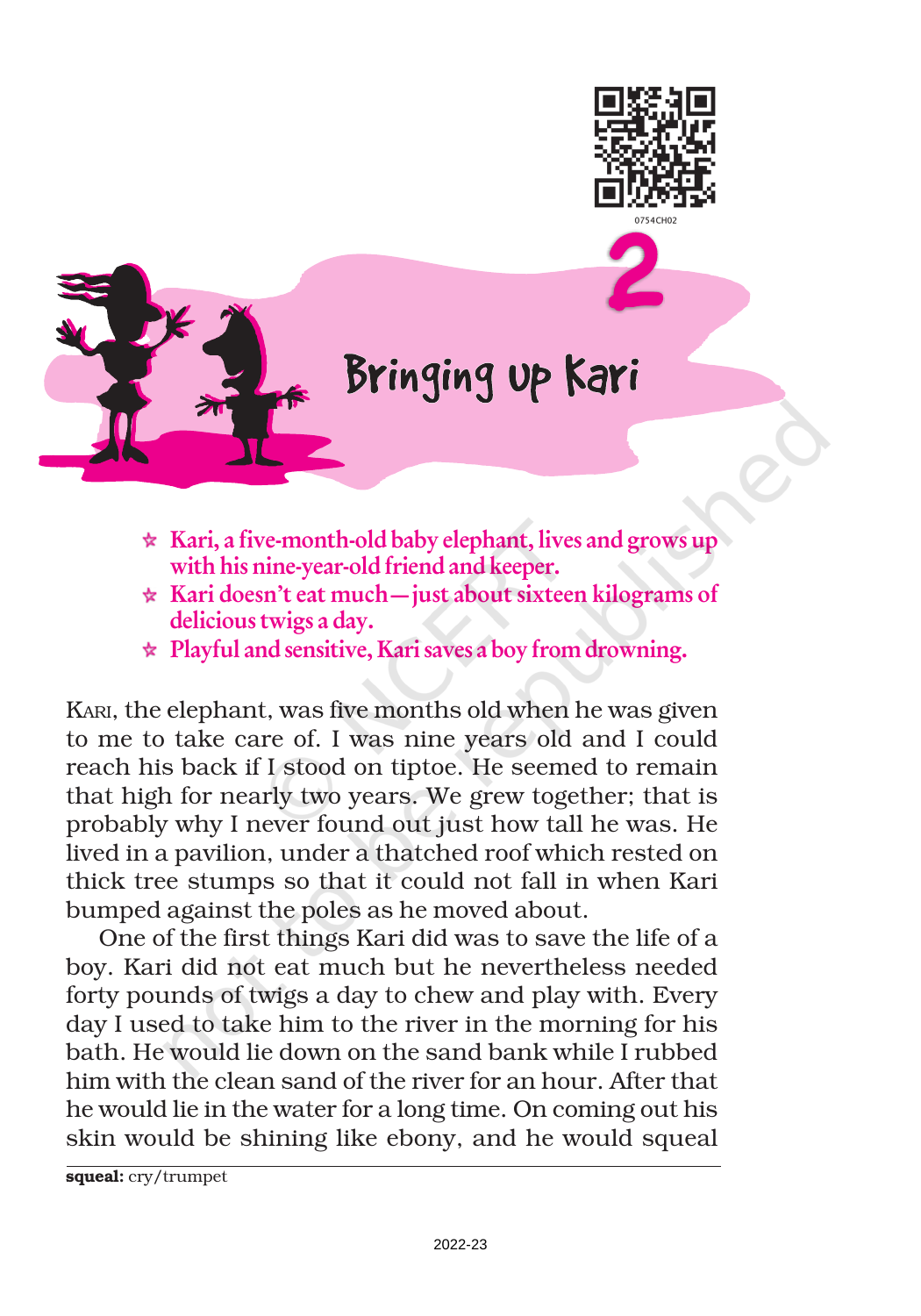

8An Alien Hand

Ca An Alien Hand

with pleasure as I rubbed water down his back. Then I would take him by the ear, because that is the easiest way to lead an elephant, and leave him on the edge of the jungle while I went into the forest to get some luscious twigs for his dinner. One has to have a very sharp hatchet to cut down these twigs; it takes half an hour to sharpen the hatchet because if a twig is mutilated an elephant will not touch it.

It was not an easy job to get twigs and saplings for Kari. I had to climb all kinds of trees to get the most delicate and tender twigs. As he was very fond of the young branches of the banyan tree which grows like a cathedral of leaves and branches, I was gathering some, one spring day in March, when I suddenly heard Kari calling to me in the distance. As he was still very young, the call was more like that of a baby than an elephant. I thought somebody was hurting

luscious: tasty and sweet smelling hatchet: small axe mutilated: torn awkwardly/disfigured

2022-23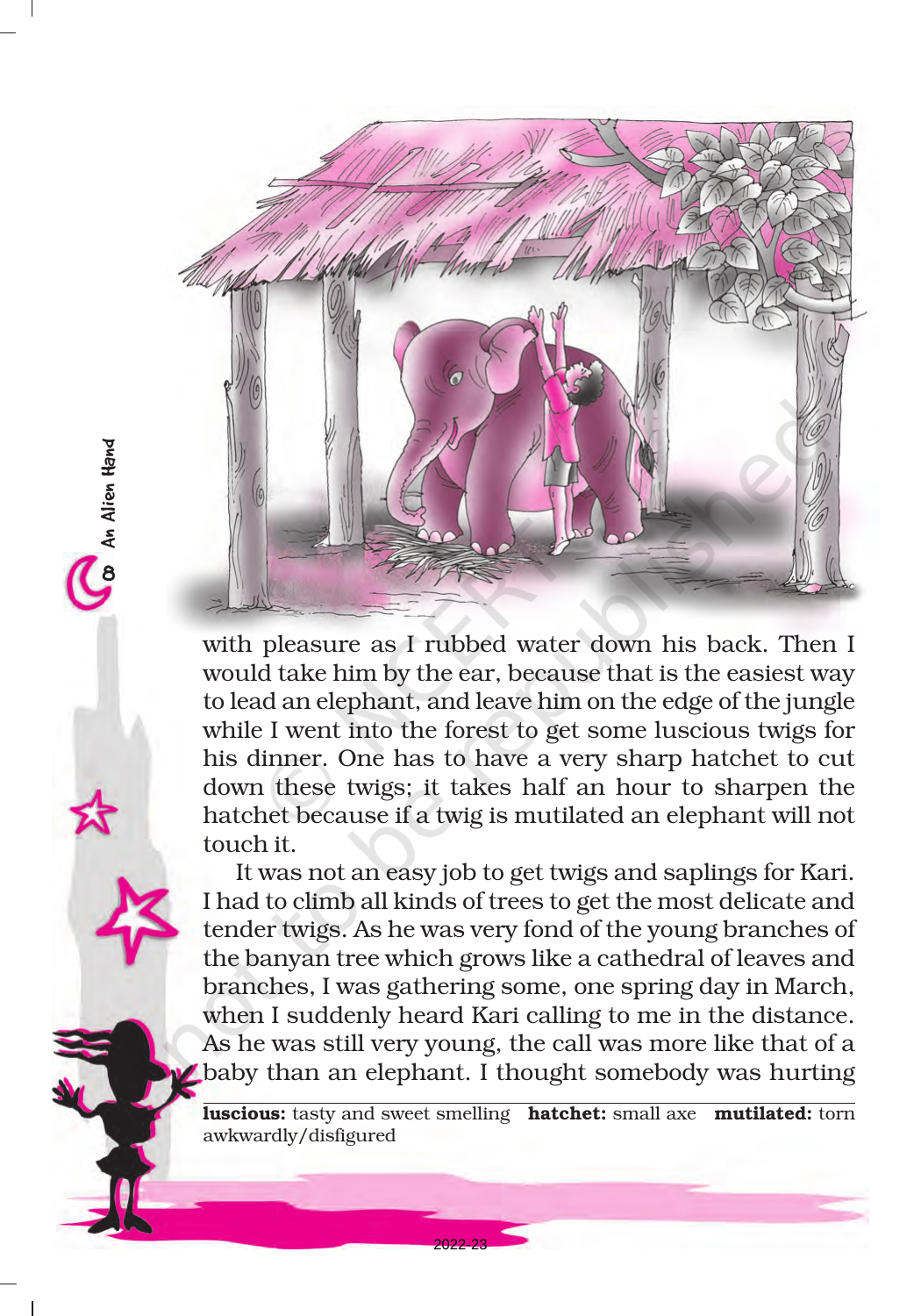him, so I came down from my tree and ran very fast to the edge of the forest where I had left him, but he was not there.

I looked all over, but I could not find him.

I went near the edge of the water, and I saw a black something struggling above its surface. Then it rose higher and it was the trunk of my elephant. I thought he was drowning. I was helpless because I could not jump into the water and save the four hundred pounds of him since he was much higher than I. But I saw his back rise above the water and the moment he caught my eye, he began to trumpet and struggle up to the shore. Then, still trumpeting, he pushed me into the water and, as I fell into the stream, I saw a boy lying flat on the bottom of the river. He had not altogether touched bottom but was somewhat afloat. I came to the surface of the water to take my breath and there Kari was standing, his feet planted in the sand bank and his trunk stretched out like a hand waiting for mine. I dived down again and pulled the body of the drowning boy to the surface but, not being a good swimmer, I could not swim ashore and the slow current was already dragging me down.

Seeing us drift by in the current, Kari, who was usually slow and ponderous, suddenly darted down like a hawk and came halfway into the water where I saw him stretch out his trunk again. I raised up my hand to catch it and it slipped. I found myself going under the water again, but



9

Bringing up Kari

Bringing Up Kar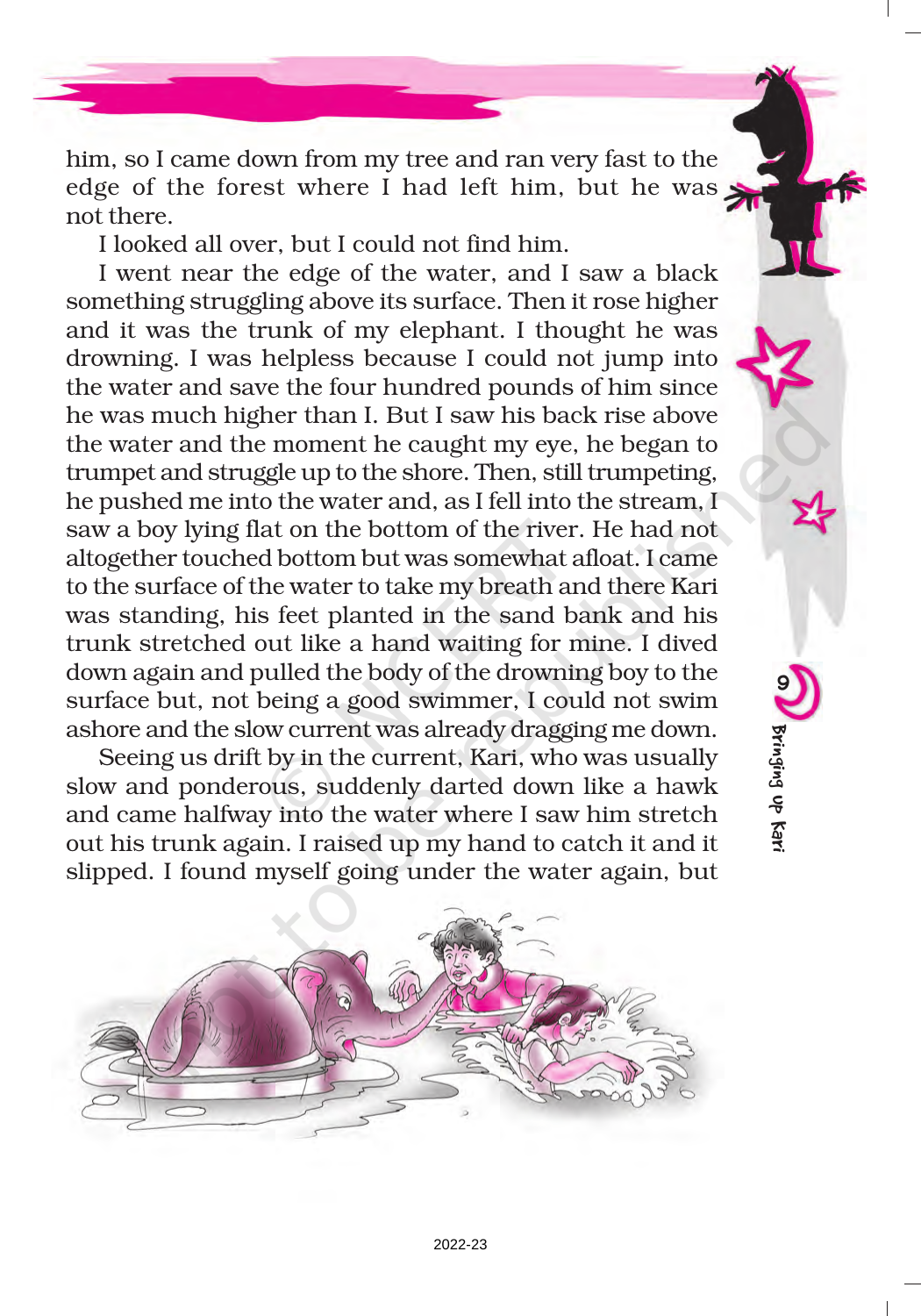this time I found that the water was not very deep so I sank to the bottom of the river and doubled my feet under me and then suddenly kicked the river bed and so shot upwards like an arrow, in spite of the fact that I was holding the drowning boy with my hand. As my body rose above the water, I felt a lasso around my neck. This frightened me; I thought some water animal was going to swallow me. I heard Kari squealing, and I knew it was his trunk about my neck. He pulled us both ashore.

- $\star$  Kari becomes fond of ripe bananas.
- $\star$  He believes in self-help, much to the discomfort of his friend.
- $\star$  With quiet dignity, Kari accepts the chiding he knows he deserves.

Kari was like a baby. He had to be trained to be good and if you did not tell him when he was naughty, he was up to more mischief than ever.

For instance, one day, somebody gave him some bananas to eat. Very soon he developed a great love for ripe bananas. We used to keep large plates of fruit on a table near a window in the dining-room. One day all the bananas on that table disappeared and my family blamed the servants for eating all the fruit in the house. A few days later the fruit disappeared again; this time the blame was put on me, and I knew I had not done it. It made me very angry with my parents and the servants, for I was sure they had taken all the fruit. The next time the fruit disappeared, I found a banana all smashed up in Kari's pavilion. This surprised me very much, for I had never seen fruit there and, as you know, he had always lived on twigs.

Next day, while I was sitting in the dining-room wondering whether I should take some fruit from the table

2022-23

lasso: rope with a noose at the end

10<br>10<br>An Alien Hand

An Alien Hand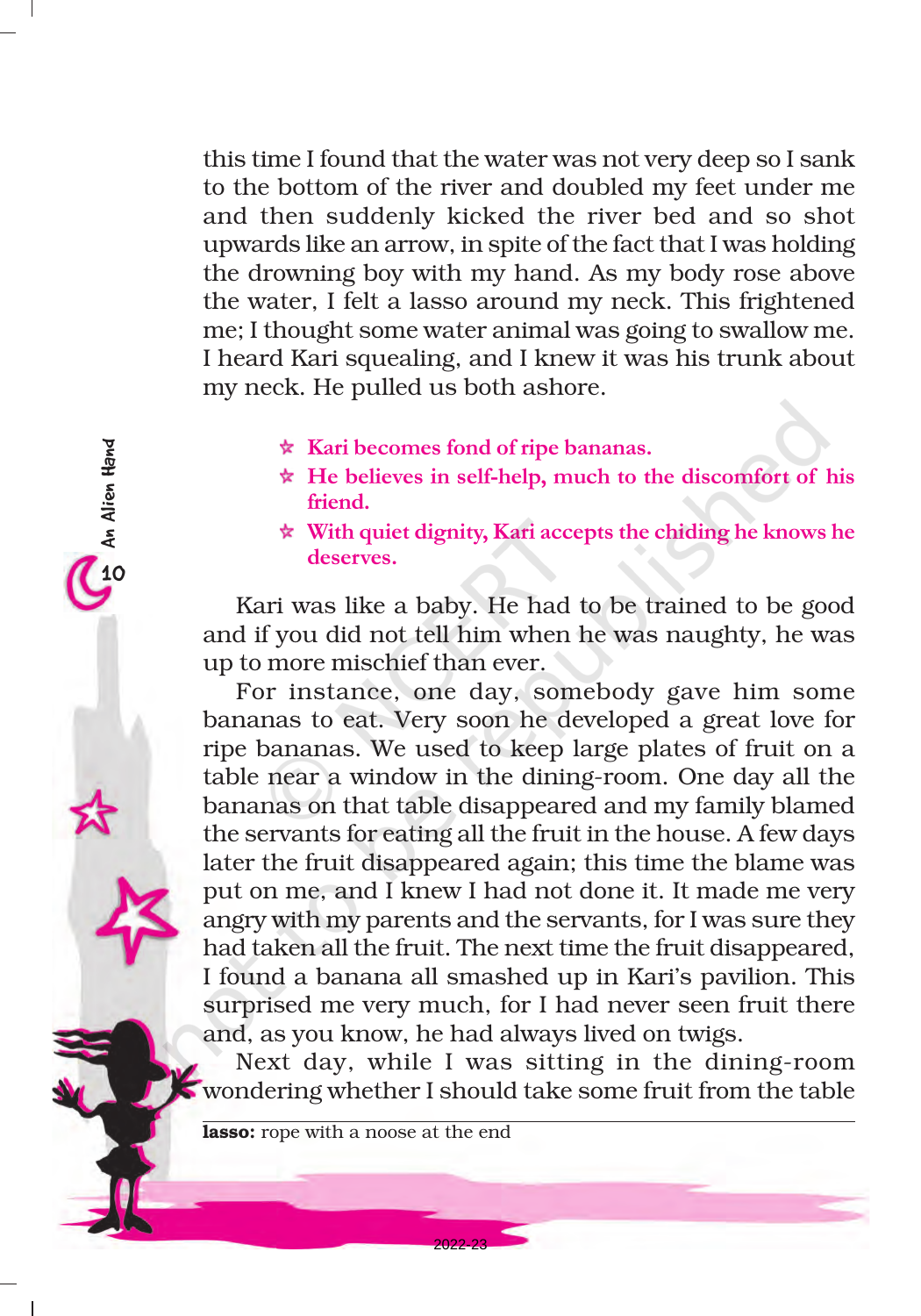

without my parents' permission, a long, black thing, very much like a snake, suddenly came through the window and disappeared with all the bananas. I was very much frightened because I had never seen snakes eat bananas and I thought it must be a terrible snake that would sneak in and take fruit. I crept out of the room and with great fear in my heart ran out of the house, feeling sure that the snake would come back into the house, eat all the fruit and kill all of us.

Bringing up Kari

Bringing Up Kar

As I went out, I saw Kari's back disappearing in the direction of the pavilion and I was so frightened that I wanted his company to cheer me up. I ran after him into the pavilion and I found him there eating bananas. I stood still in astonishment; the bananas were lying strewn all around him. He stretched out his trunk and reached for one far away from where he was standing. That instant the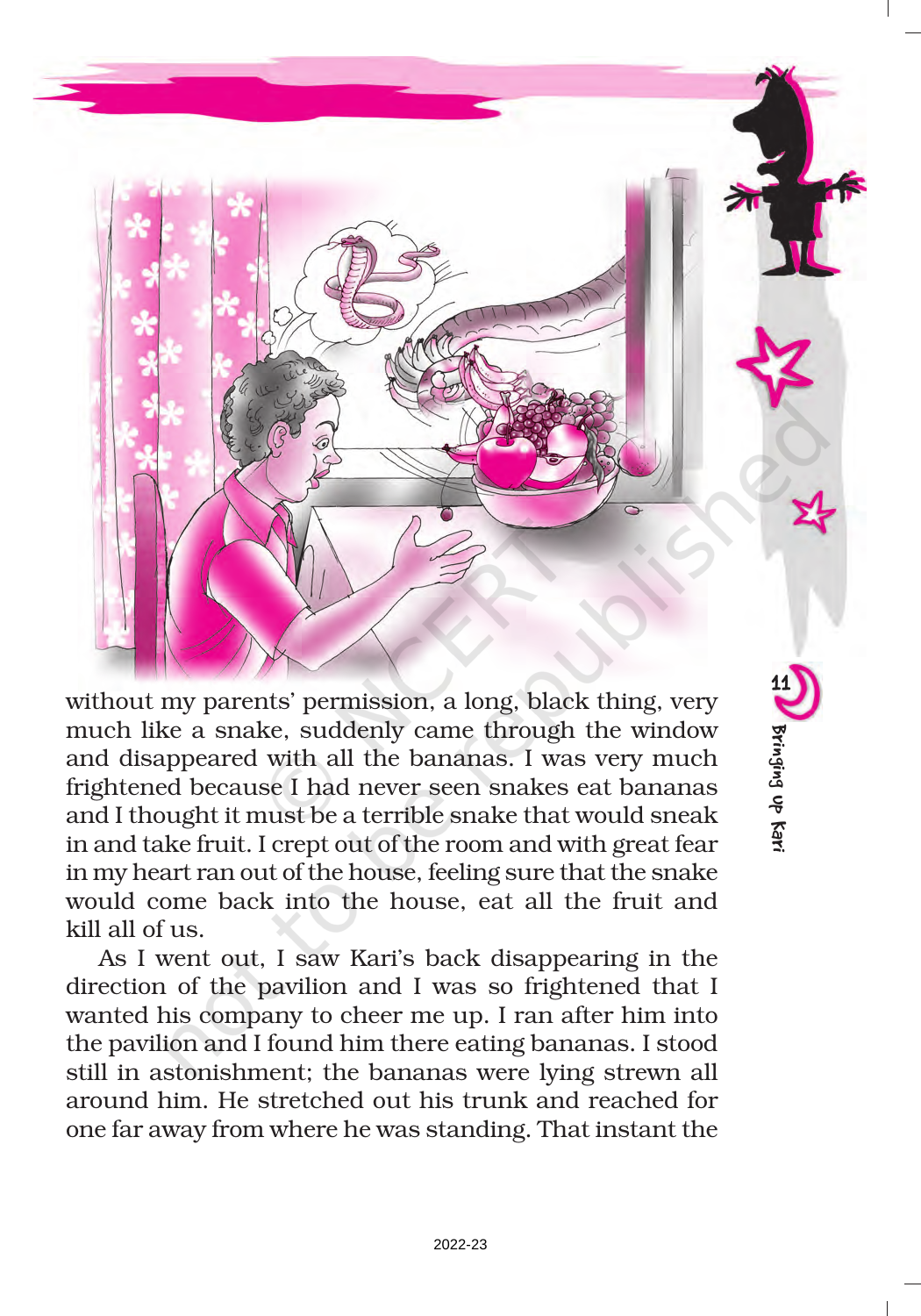

trunk looked like a black snake, and I realised that Kari was the thief. I went to him, pulled him out by the ear and joyously showed my parents that it was Kari and not I that had eaten all the fruit these many weeks. Then I scolded him, for elephants understand words as well as

children, and I said to him, "Next time I see you stealing fruit, you will be whipped." He knew that we were all angry with him, even the servants. His pride was so injured that he never stole another thing from the dining-room. And from then on, if anybody gave him any fruit, he always squealed as if to thank them.

An elephant is willing to be punished for having done wrong, but if you punish him without any reason, he will remember it and pay you back in your own coin.

 $\star$  Kari is a fast learner.

- $\star$  He masters all signals and sounds he is taught.
- $\star$  There is one lesson, though, that an elephant takes five years to learn. Kari is no exception.

An elephant must be taught when to sit down, when to walk, when to go fast, and when to go slow. You teach him these things as you teach a child. If you say 'Dhat' and pull him by the ear, he will gradually learn to sit down. Similarly, if you say 'Mali' and pull his trunk forward, he will gradually learn that it is the signal to walk.

Kari learned 'Mali' after three lessons, but it took him three weeks to learn 'Dhat'. He was no good at sitting down. And do you know why an elephant should be taught to sit down? Because he grows taller and taller than you who take care of him, so that when he is two or three years old,

2022-23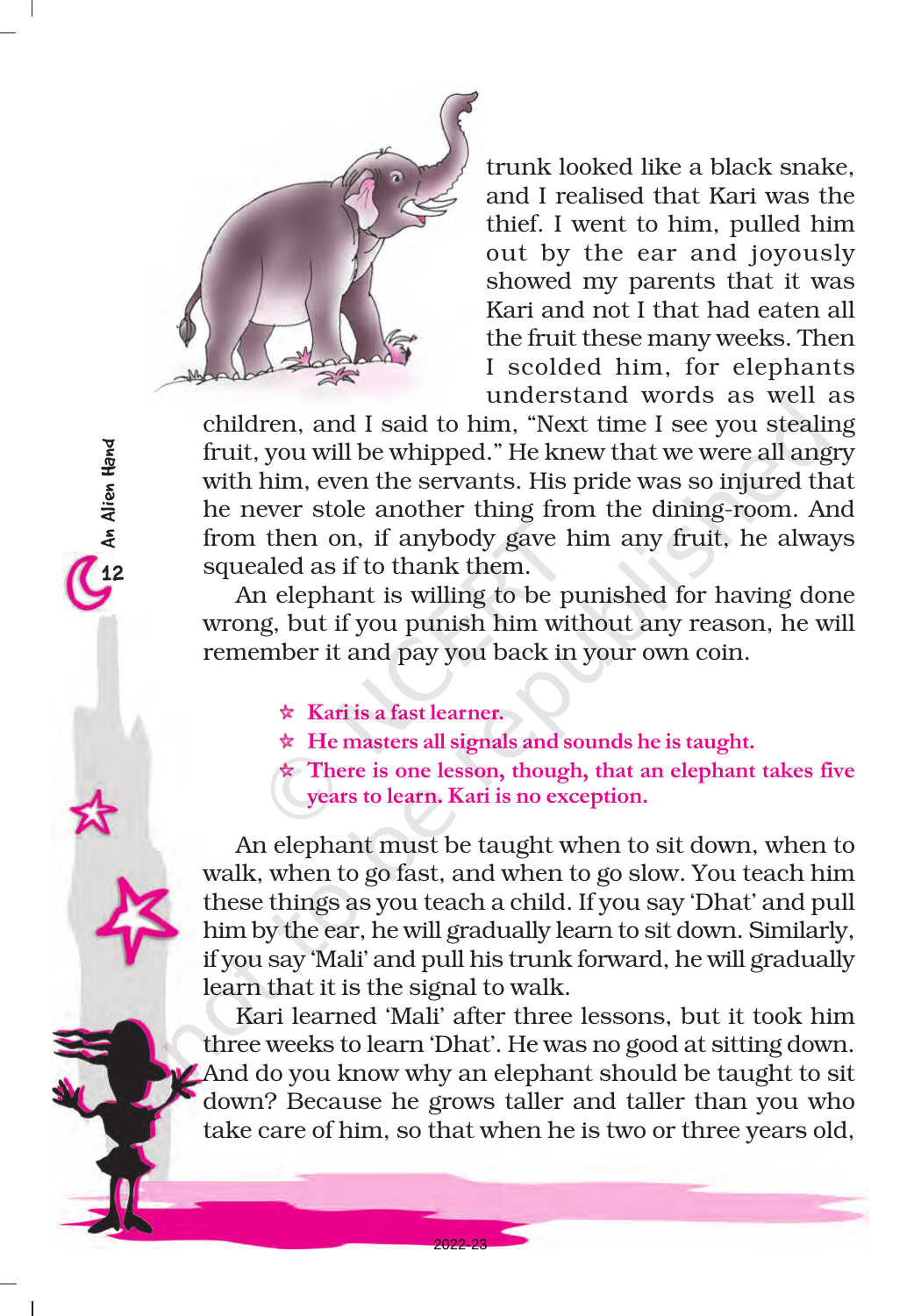you can only reach his back with a ladder. It is, therefore, better to teach him to sit down by saying 'Dhat' so that you can climb upon his back, for who would want to carry a ladder around all the time?

The most difficult thing to teach an elephant is the master call. He generally takes five years to learn it properly. The master call is a strange hissing, howling sound, as if a snake and a tiger were fighting each other, and you have to make that kind of noise in his ear. And do you know what you expect an elephant to do when you give him the master call? If you are lost in the jungle and there is no way out, and everything is black except the stars above, you dare not stay very long anywhere. The only thing to do then is to give the master call and at once the elephant pulls down the tree in front of him with his trunk. This frightens all the animals away. As the tree comes crashing down, monkeys wake from their sleep and run from branch to branch—



13

Bringing up Kari

Bringing up Kar